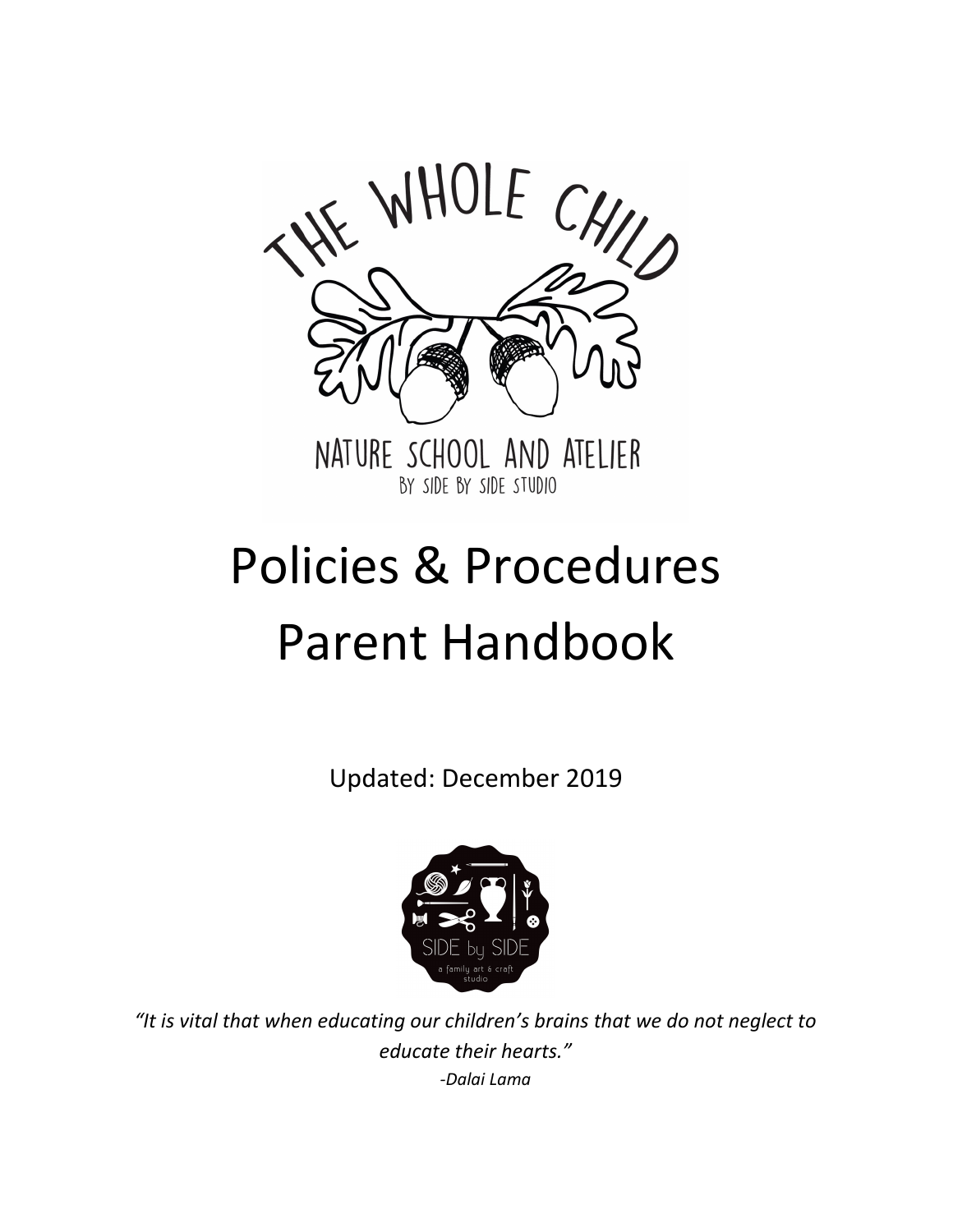Thank you for choosing The Whole Child Nature School and Atelier. The mission of The Whole Child is to provide children with stimulating nature-centered opportunities to encourage artistic self-expression, independent problem solving, and a never-ending curiosity towards life. Children will freely explore their natural world, therefore inviting new experiences every day and allowing the child to become a leader on their own learning path. Through these experiences, children will learn compassion not only towards their friends, but also towards the Earth and themselves.

The Whole Child encompasses all aspects of a child's well-being – mind, body, heart, and soul.

Inspired by Reggio, Steiner, and Warden philosophies, children will spend a majority of their time outdoors in Earth's classroom. Our daily rhythm will include time for creative play, loose parts invitations, yoga, stories, art discovery, and more. Our commitment in viewing children as competent and capable learners promotes a comfortable and encouraging atmosphere where children can recognize and reach their full potential.

This booklet includes detailed information outlining the procedures and policies involved in our program. Please keep it for future reference, and feel free to consult with our staff listed below about any questions you may have.

Excited to partner with you,

**Kim Frazier-Pirog** Executive Director & Lead Community Instructor [Director@SideBySideStudio.com](mailto:Director@SideBySideStudio.com)

### **HOURS OF OPERATION**

The Whole Child will meet from 9:00 AM until 12:00 PM on designated program days. Children may not be dropped off until 8:55AM. Please make every effort to arrive on time to pick up your child from the studio at 12:00PM. Parents will be charged \$1 a minute after 12:05PM. If a parent is consistently late, his/her child is subject to be removed from the program.

### **ENROLLMENT**

The Whole Child program is for children ages 3-5 (must be potty trained). Children must be 3-5 by September 1, 2020 for the 2020-2021 enrollment year.

Side by Side Studio | 2528 Frankfort Ave., Louisville, KY 40206 | 502-822-3693 | www.SideBySideStudio.org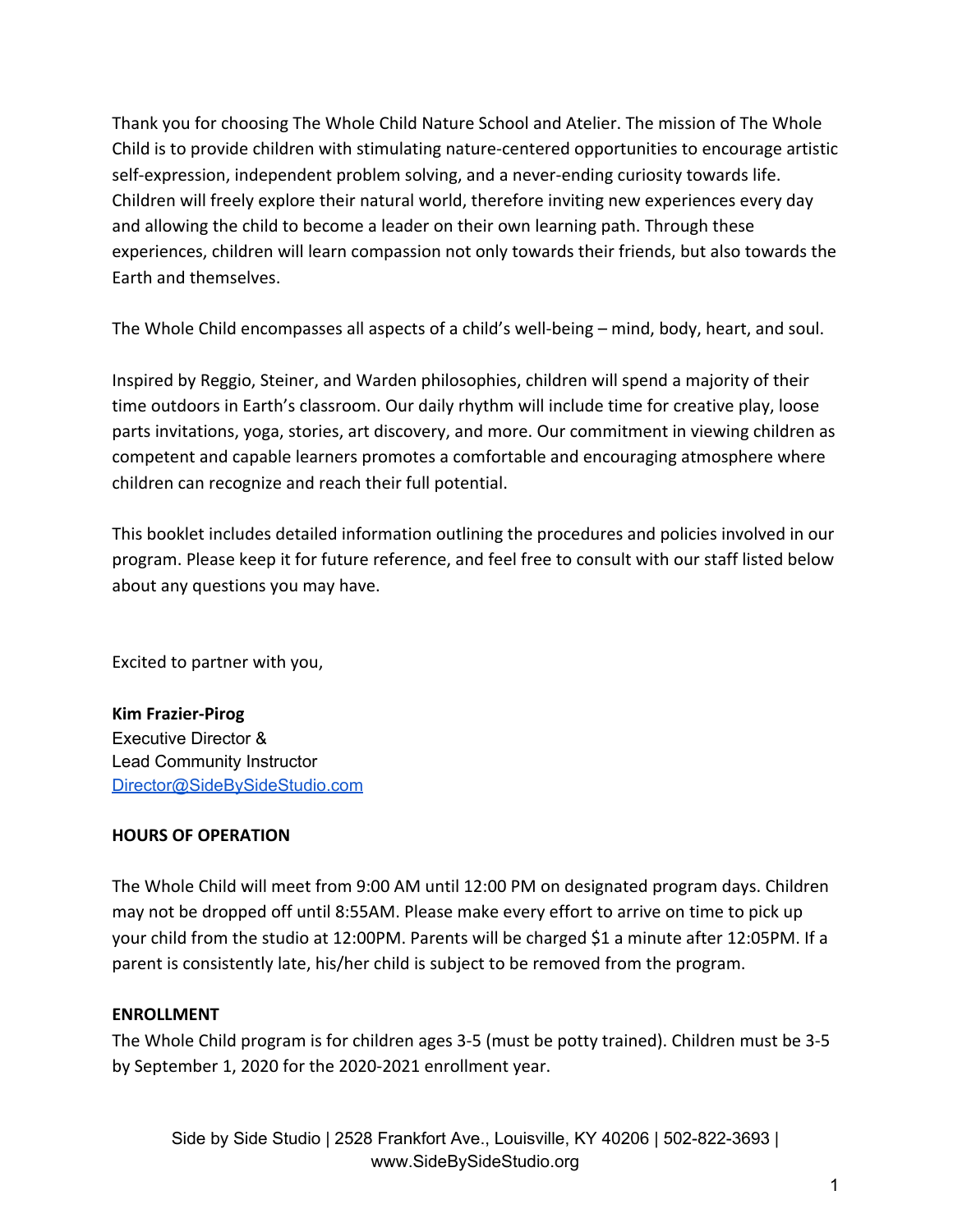Enrollment is for the entire 2020-2021 program year.

A Child Enrollment packet must be filled out at the time of enrollment for each child.

Your child's spot is not reserved until you have completed the following:

- Child Enrollment Packet for each child
- Paid your 10% tuition deposit

Upon enrollment, you must complete the following within the first 2 weeks of the start of the program year, by September 9, 2020:

- Read and sign Policies & Procedures Parent Handbook
- Submit a copy of child's immunization records (KY State Immunization Certificate) & a copy of insurance card

Enrollment options for the 2020-2021 year are for the following day(s)

- Monday, Wednesday, Friday
- Monday & Wednesday OR Wednesday & Friday
- 1 day only (Please note there are limited spots for this option open only to 3 year olds. Please inquire with the Director regarding openings).

### **TUITION**

Tuition reserves a permanent spot for your child on the day(s) in which you enroll. If your child is unable to attend on their scheduled day, you may not "switch" days (i.e.—Wednesday for Friday, etc.), and you will be charged the full amount of tuition regardless of any absence.

Tuition is due by the 5th of each month, a \$10 per day late fee will be applied to each day payment that is late. No exceptions will be made. If a family becomes more than one month behind in their payments, the child/children will not be accepted to the program until payment has been made in full. Please make your checks payable to Side by Side Studio or you may pay via credit card through our secure online Square payment system. Please note that if you choose to pay via credit card you will pay an additional 3.5% processing fee per payment.

Tuition payment is based on a per day rate of \$30.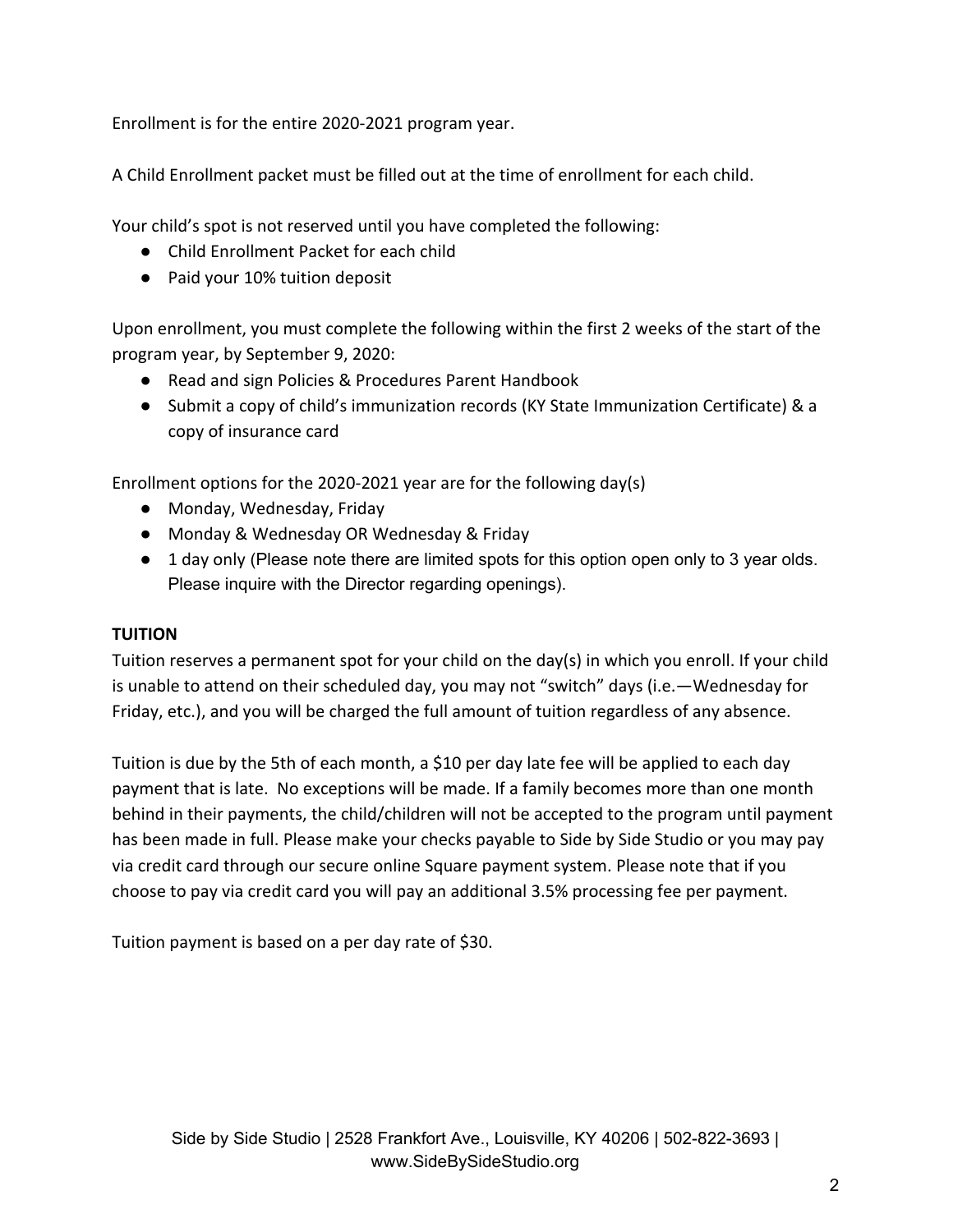### **2020-2021 Tuition Rates:**

|                                                 | <b>Tuition</b>                 |                                                                 |                                                                                                  |                                                                                |  |  |  |  |
|-------------------------------------------------|--------------------------------|-----------------------------------------------------------------|--------------------------------------------------------------------------------------------------|--------------------------------------------------------------------------------|--|--|--|--|
| <b>ENROLLED</b><br><b>DAYS</b>                  | <b>TUITION</b><br><b>TOTAL</b> | <b>DEPOSIT</b><br><b>AMOUNT 10%</b><br>(Due upon<br>enrollment) | <b>9 MONTHLY</b><br><b>PAYMENTS</b><br>(Due by the 5th of<br>each month July<br>2020-March 2021) | <b>3 EQUAL</b><br><b>PAYMENTS</b><br>(Due July 5th,<br>Nov. 5th, March<br>5th) |  |  |  |  |
| Monday,<br>Wednesday,<br>Friday                 | \$3,060                        | \$306                                                           | \$306                                                                                            | \$918                                                                          |  |  |  |  |
| Monday,<br>Wednesday or<br>Wednesday,<br>Friday | \$2,060                        | \$206                                                           | \$206                                                                                            | \$618                                                                          |  |  |  |  |
| One Day Option                                  | \$1,020                        | \$102                                                           | \$102                                                                                            | \$306                                                                          |  |  |  |  |

**\*If you pay via credit card, payment will include an additional 3.5% processing fee.**

### **WITHDRAWAL OR SUSPENSION**

If Side by Side Staff is concerned that your child's/children's needs are not being met in our program, we will involve you in the process of identifying the issues and working toward resolution. However, if after reasonable and appropriate interventions have been tried, Side by Side staff determines that the program is not in the best interest of you, your child(ren), or the Studio, we may require that your child(ren) be suspended from the program. Suspension procedures will be implemented in the time frame that is deemed appropriate by Side by Side Studio. If Side by Side believes, in its sole discretion, that the actions of a parent or guardian are disruptive, inappropriate or inconsistent with the Studio's best interests, it may elect to end a child's enrollment. In the event of suspension, you will not be refunded the remainder of the month's enrollment that has been paid.

Side by Side is 501c3 nonprofit that provides school programming from funds provided by tuition. Because of the necessary commitments made by the school, registration and tuition fees are non refundable. Furthermore, since the schools budget is projected on an annual basis, and since teachers are given set pay, school registrations are for an entire school year. Exceptions can be made on a case by case basis.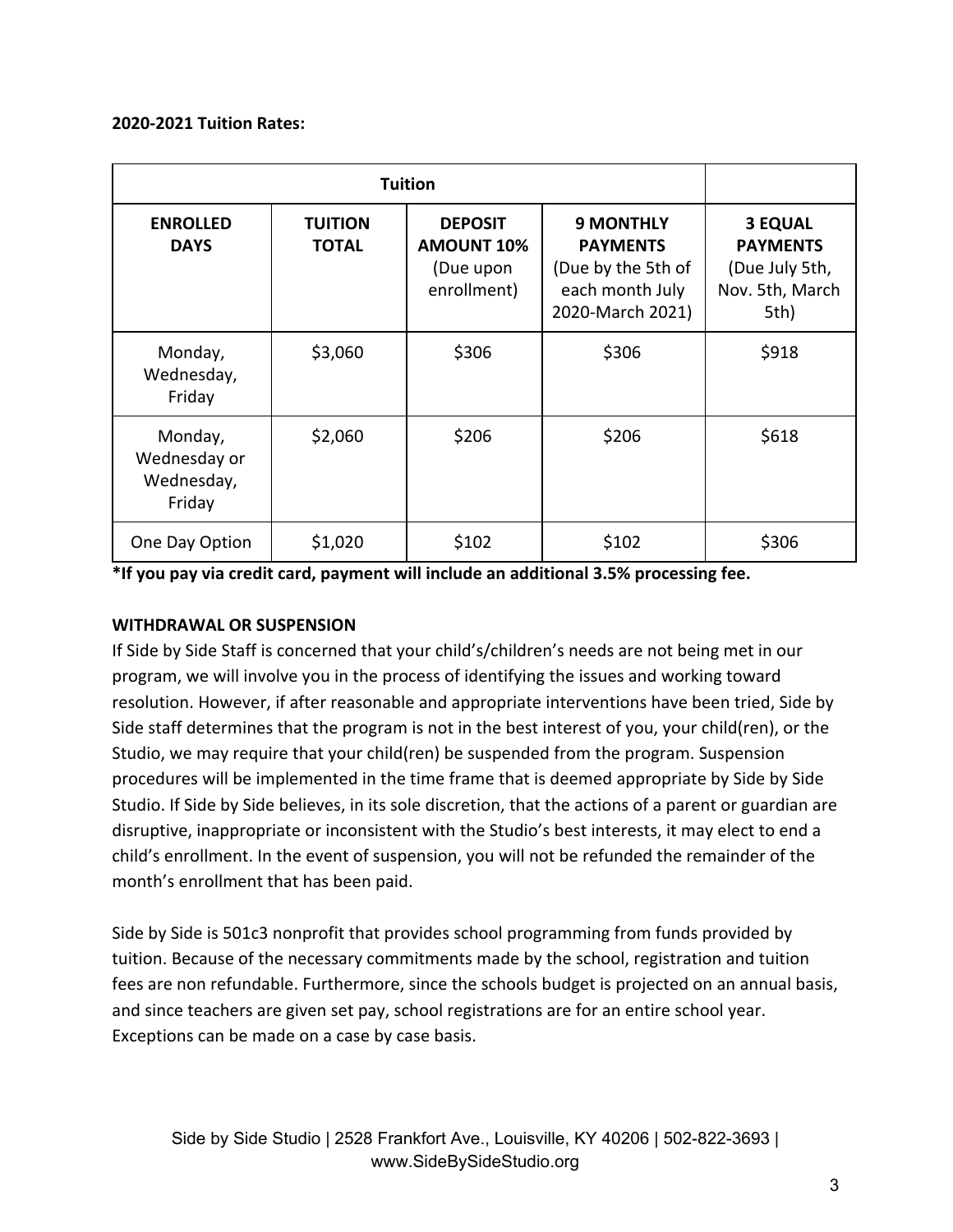# **SIGN IN/SIGN OUT PROCEDURE**

Each day your child(ren) attends The Whole Child, they must be signed-in. When your child(ren) is picked up, they MUST be signed out.

Children will only be released to guardians or individuals who have been listed as approved persons for pickup in the student's file. Any person picking up your child may also be required to show proper I.D. (driver's license, etc.) Please notify staff UPON ARRIVAL if your child will be picked up by another individual so they can be added to the approved list. If someone attempts to pick up your child and is not on the list, we will require verbal confirmation from the parent before allowing your child to leave.

# **INJURY**

If your child is injured while in our care, proper medical attention will be given and the injury documented. Documentation shall include time of injury, description of event, and a detailed description of treatment/ attention given. A copy will be given to parent or guardian and one copy will be kept on file.

In case of emergency, your child will receive attention first— parents will then be called for further instructions. It is your responsibility to keep all emergency telephone numbers current.

# **ILLNESSES**

A child who is ill may NOT be brought to programming. If your child is ill, they should remain at home until they have been on medication for 24 hours or is symptom-free for 24 hours.

DO NOT bring your child if they have the following symptoms:

1. Fever of 100 degrees or higher. Your child must be fever-free (without the use of medication) for 24 hours before returning to programming.

- 2. Vomiting or diarrhea (within 24 hours)
- 3. Contagious or unexplainable rash
- 4. Colored discharge from eyes
- 5. Unusual irritability or fatigue

Should your child develop any of these symptoms during program hours, you will be contacted and required to pick-up your child as soon as possible.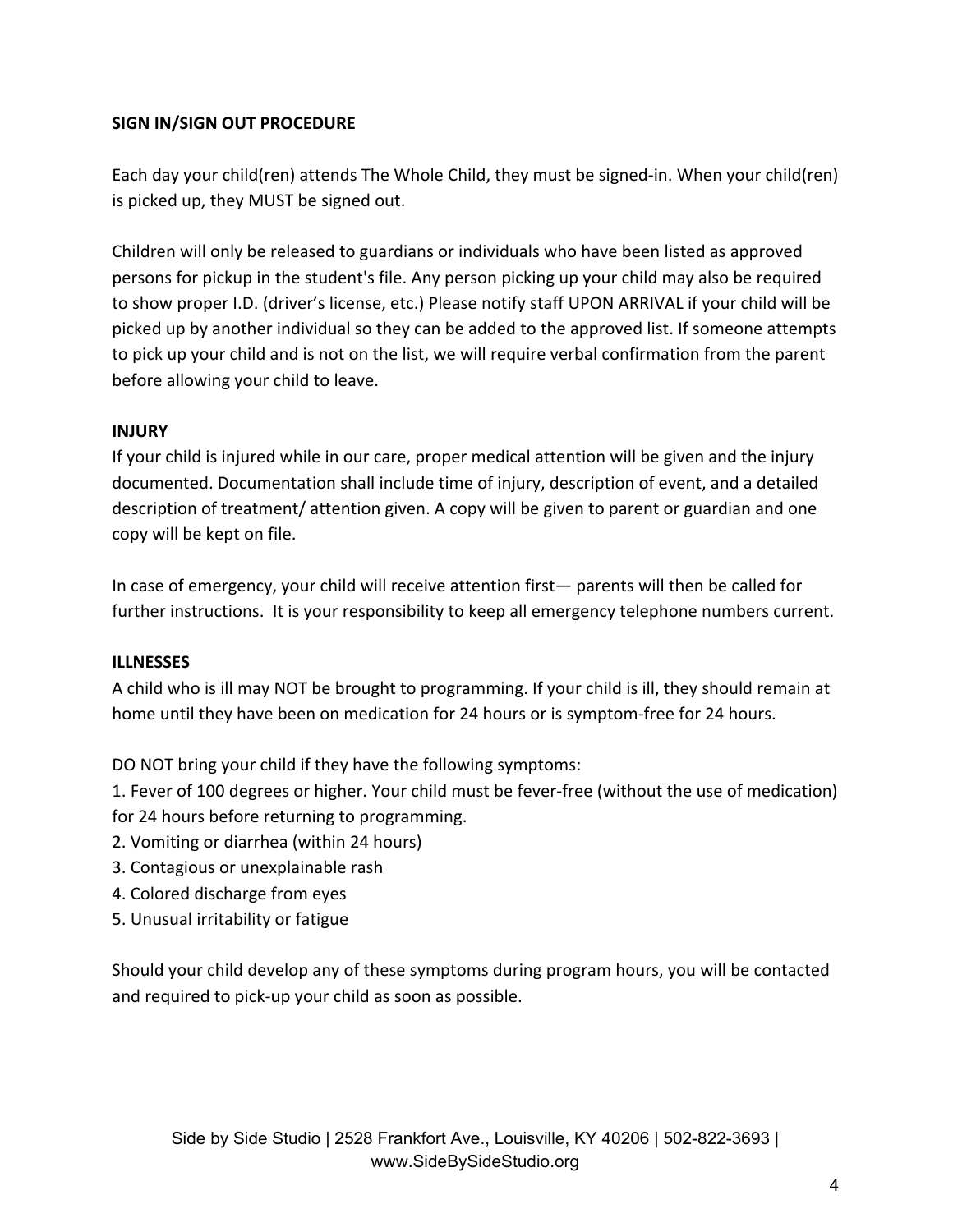### **INCLEMENT WEATHER POLICY**

In the event of inclement weather, closing information will be posted on our Facebook page and parents/guardians will be notified via text message. After two "snow days," we will add make up days to the calendar and notify parents of the modified schedule.

# **WEATHER CONDITIONS**

Please note as a part of our program mission, we will plan to be outside in a variety of weather conditions, so please dress for appropriate weather conditions each day. If you would like to bring a pair of rain boots, raincoat, or other alternative weather gear to leave at the studio you may do so.

Staff will be aware of weather conditions to make a decision about outside play and exploration. This may include but is not limited to extremely high heat index , lightning, extreme cold and air quality index level.

- If the heat index is above 90, the children will play outdoors for a maximum of 20 minutes.
- Children are not permitted to explore outdoors when it is thundering and/or lightning.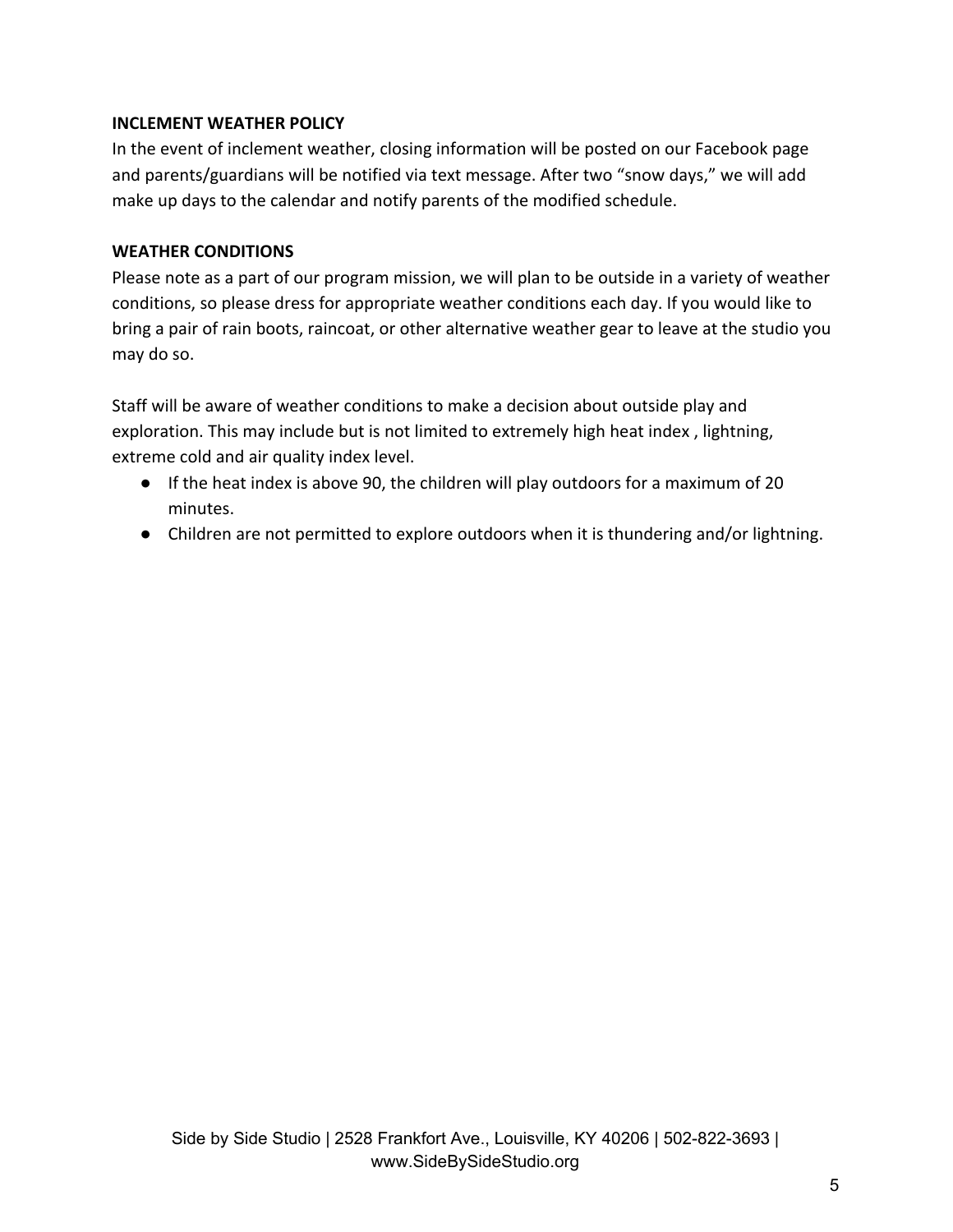# 2020-2021 Whole Child Schedule

### AUGUST 2020

|              |  | Su   M   T   W   R   F   Sa                   |  |   |
|--------------|--|-----------------------------------------------|--|---|
|              |  |                                               |  | 1 |
|              |  | $2 \mid 3 \mid 4 \mid 5 \mid 6 \mid 7 \mid 8$ |  |   |
|              |  | 9   10   11   12   13   14   15               |  |   |
|              |  | $16$ 17 18 19 20 21 22                        |  |   |
|              |  | 23 24 25 26 27 28 29                          |  |   |
| $30 \mid 31$ |  |                                               |  |   |

#### SEPTEMBER 2020

| Su | M              | T | W              |                               | $R$ $F$ | Sa |
|----|----------------|---|----------------|-------------------------------|---------|----|
|    |                | 1 | $\overline{2}$ | $\overline{\mathbf{3}}$       | 4       | 5  |
| 6  | $\overline{7}$ | 8 | 9              | $10$ 11 12                    |         |    |
| 13 |                |   |                | $14$   15   16   17   18   19 |         |    |
| 20 |                |   |                | 21 22 23 24 25 26             |         |    |
|    | 27 28 29 30    |   |                |                               |         |    |

#### OCTOBER 2020

|                |                      |         | Su M T W R F Sa                  |                |    |
|----------------|----------------------|---------|----------------------------------|----------------|----|
|                |                      |         | $\mathbf{1}$                     | $\overline{2}$ | 3  |
| $\overline{4}$ |                      | 5 6 7 8 |                                  | 9              | 10 |
|                |                      |         | 11   12   13   14   15   16   17 |                |    |
|                |                      |         | 18 19 20 21 22 23 24             |                |    |
|                | 25 26 27 28 29 30 31 |         |                                  |                |    |

### NOVEMBER 2020

| Su           |                |  | M T W R F Sa           |   |
|--------------|----------------|--|------------------------|---|
| $\mathbf{1}$ | $\overline{2}$ |  | 3456                   | 7 |
| 8            | 9              |  | $10$ 11 12 13 14       |   |
|              |                |  | $15$ 16 17 18 19 20 21 |   |
|              |                |  | 22 23 24 25 26 27 28   |   |
| 29           | 30             |  |                        |   |

# FEBRUARY 2021

|                      |  | Su   M   T   W   R   F   Sa            |  |
|----------------------|--|----------------------------------------|--|
|                      |  | $1 \mid 2 \mid 3 \mid 4 \mid 5 \mid 6$ |  |
|                      |  | $7$   8   9   10   11   12   13        |  |
|                      |  | $14$   15   16   17   18   19   20     |  |
| 21 22 23 24 25 26 27 |  |                                        |  |
| 28                   |  |                                        |  |

|                |    |    | <b>MAY 2021</b> |                 |                |    |
|----------------|----|----|-----------------|-----------------|----------------|----|
| Su             | M  | т  | W               | R               | F              | Sa |
|                |    |    |                 |                 |                | 1  |
| $\overline{2}$ | 3  | 4  | 5               | 6               | $\overline{7}$ | 8  |
| 9              | 10 | 11 | 12              | 13              | 14             | 15 |
| 16             | 17 | 18 | 19              | 20              | 21             | 22 |
| 23             | 24 | 25 | 26              | 27 <sup>1</sup> | 28             | 29 |
| 30             | 31 |    |                 |                 |                |    |

### DECEMBER 2020

|   |                |           | Su M T W R F Sa      |           |   |
|---|----------------|-----------|----------------------|-----------|---|
|   | 1              | $\vert$ 2 | $\vert$ 3            | $\vert$ 4 | 5 |
| 6 |                |           | 7 8 9 10 11 12       |           |   |
|   |                |           | 13 14 15 16 17 18 19 |           |   |
|   |                |           | 20 21 22 23 24 25 26 |           |   |
|   | 27 28 29 30 31 |           |                      |           |   |

**MARCH 2021** 

 $\boldsymbol{w}$ 

 $|17|$  ${\bf 18}$  $19$ 20

 ${\bf 24}$  ${\bf 25}$  $26$  ${\bf 27}$ 

R F Sa

Su

 $\overline{7}$  $\bf{8}$  $\pmb{9}$  $10$ 11

 $21$ 

 $\overline{28}$ 

M T

 $\mathbf{1}$  $\mathbf{2}$  $\mathbf{3}$  $\overline{\mathbf{4}}$ 5  $6\overline{6}$  $12 \mid 13$ 

 $14$  15 16

 $22 \mid 23$ 

29 30 31

### M T W R F Sa Su  $\mathbf{1}$  $\mathbf{2}$

JANUARY 2021

|    |  | 3456789                |  |  |
|----|--|------------------------|--|--|
|    |  | $10$ 11 12 13 14 15 16 |  |  |
|    |  | $17$ 18 19 20 21 22 23 |  |  |
|    |  | 24 25 26 27 28 29 30   |  |  |
| 31 |  |                        |  |  |

### **APRIL 2021**

| Su |  | <b>MTWR</b>                      | F Sa       |  |
|----|--|----------------------------------|------------|--|
|    |  | $\mathbf{1}$                     | $2 \mid 3$ |  |
| 4  |  | $5 \t6 \t7 \t8 \t9 \t10$         |            |  |
|    |  | 11   12   13   14   15   16   17 |            |  |
|    |  | 18 19 20 21 22 23 24             |            |  |
|    |  | 25 26 27 28 29 30                |            |  |

# Side by Side Studio | 2528 Frankfort Ave., Louisville, KY 40206 | 502-822-3693 | www.SideBySideStudio.org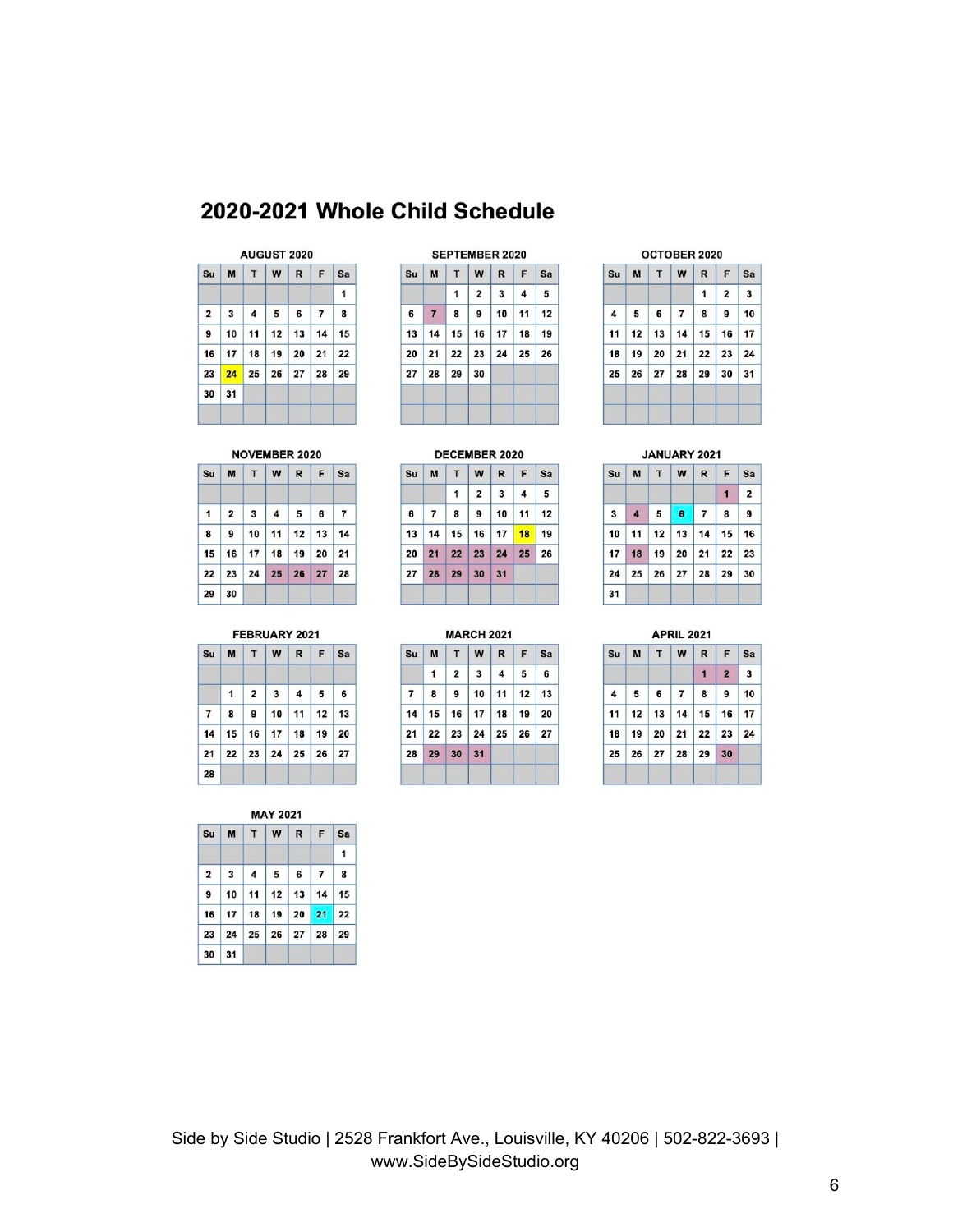| <b>NOTES</b>                                                     |  |
|------------------------------------------------------------------|--|
| Fall Semester: Monday, August 24, 2020-Friday, December 18, 2020 |  |
| Spring Semester: Wednesday, January 6, 2021-Friday, May 21, 2021 |  |
| Thanksgiving-CLOSED-November 25-26-27-2020                       |  |
| Holiday Break-CLOSED- December 21, 2020-January 4, 2020          |  |
| Monday, January 18, 2021- CLOSED-MLK, Jr. Day                    |  |
| Monday, March 29-Friday April 2, 2021-CLOSED Spring Break        |  |
| Friday, April 30, 2021- CLOSED- Oaks                             |  |